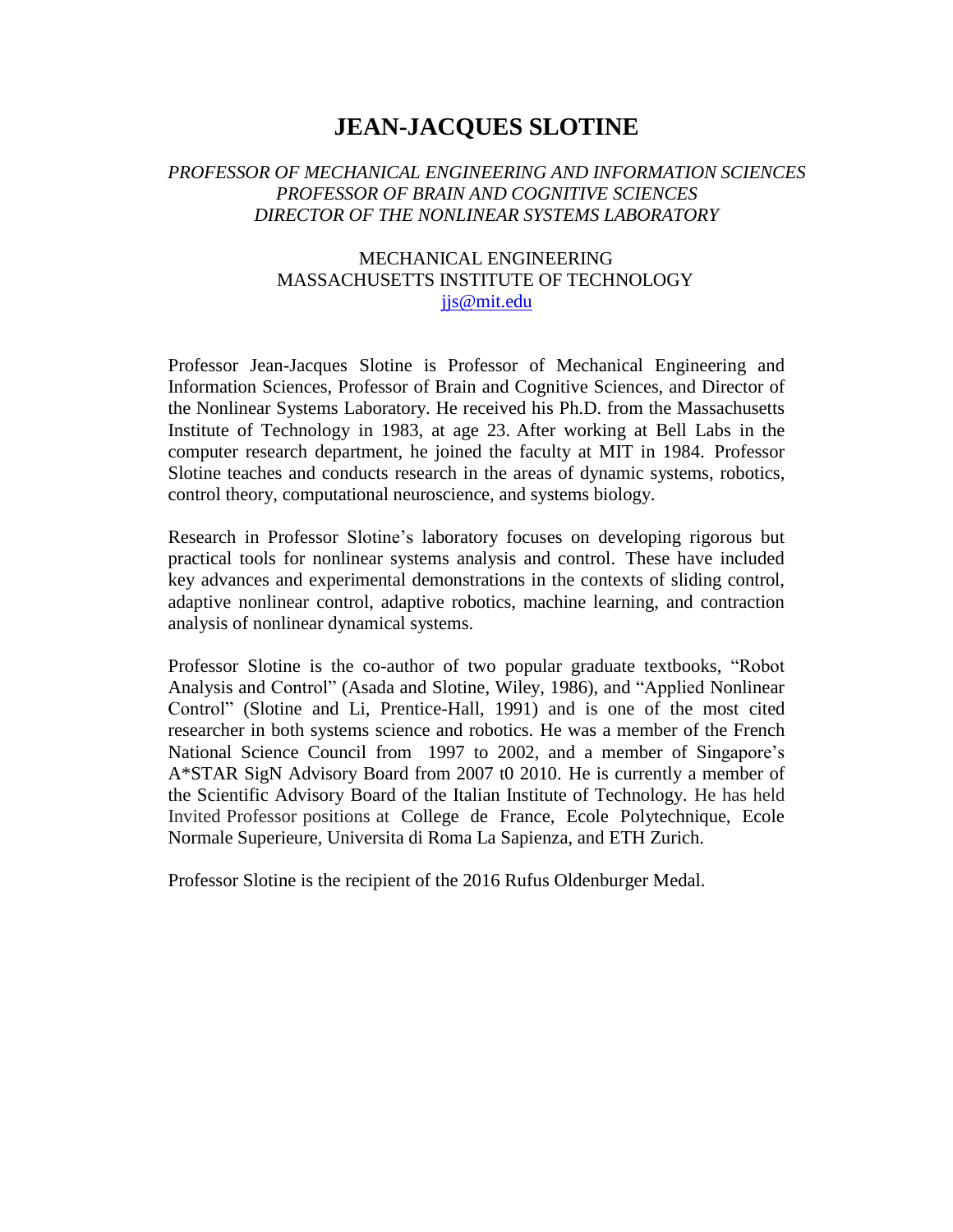36 Joy St. MIT 3-338

Boston, MA 02114 Cambridge, MA 02139 Phone: (617) 723-5560 Phone: (617) 253-0490 E-mail: [jjs@mit.edu](mailto:jjs@mit.edu)

#### **EDUCATION**

**Oct. 1984**

#### **1981-1983 MASSACHUSETTS INSTITUTE OF TECHNOLOGY CAMBRIDGE, MA**

Received the Ph.D. Degree in Estimation and Control (May 1983) from the Department of Aeronautics and Astronautics. Thesis in Nonlinear Control with applications to Robotics.

Minor Field in Business Administration at the Harvard Business School.

#### **1978-1981 ECOLE NATIONALE SUPERIEURE DE L'AERONAUTIQUE ET DE L'ESPACE TOULOUSE, FRANCE**

Received the Aerospace Engineer Degree (July 1981). Board Member, European Association of Aerospace Students.

#### **PROFESSIONAL EXPERIENCE**

### **1984-current MASSACHUSETTS INSTITUTE OF TECHNOLOGY CAMBRIDGE, MA**

Joined the faculty in October 1984. Currently, Professor of Mechanical Engineering and Information Sciences, Professor of Brain and Cognitive Sciences, and Director of the Nonlinear Systems Laboratory. Research focuses on nonlinear dynamics, computational neuroscience, systems biology, and robotics.

Visiting positions: Ecole polytechnique, Directeur de Recherche, 1992, Professeur de Mathematiques Appliquees, 1999; Ecole Normale Superieure, Professeur Invite, 2003, 2004, 2005 and 2009; College de France, Professeur Invite, 1996, 2000, and 2007.

Member of the French National Science Council, 1997-2002.

Member of the Director's Advisory Board, McGovern Institute of Brain Research, 1999-2004.

Member of the Scientific Advisory Board, Singapore Immunology Network, 2007-2009.

President of the Scientific Advisory Board for Recruitment, CIRB, College de France, 2010.

Member of the Scientific Advisory Board, Italian Institute of Technology, 2010-present.

Winner of the 2016 Rufus Oldenburger Medal.

#### **Oct. 1983- ROBOTICS SYSTEMS RESEARCH DEPARTMENT, AT&T BELL LABORATORIES HOLMDEL, NJ**

Designed and developed the control algorithms for a high performance Direct-Drive Arm used for research on robot control and fast sensor-based motion.

| June Sept.1705 | MARTINA CHIRE STSTEMS EADORATORT, M.I.T.                               | CARDRIDGE, MA        |
|----------------|------------------------------------------------------------------------|----------------------|
|                | Developed the control algorithms for a large marine manipulator.       |                      |
| Apr.-Jul. 1981 | LABORATORY FOR INFORMATION AND DECISION SYSTEMS, M.I.T.                | <b>CAMBRIDGE, MA</b> |
|                | Designed an autopilot to compensate for severe wind-shears in landing. |                      |
|                |                                                                        |                      |

**June-Sept.1983 MAN-MACHINE SYSTEMS LABORATORY, M.I.T. CAMBRIDGE, MA**

**June-Sept. 1980 STANFORD UNIVERSITY MEDICAL SCHOOL STANFORD, CA**

Developed algorithms for acquisition and analysis of cytofluorographic data.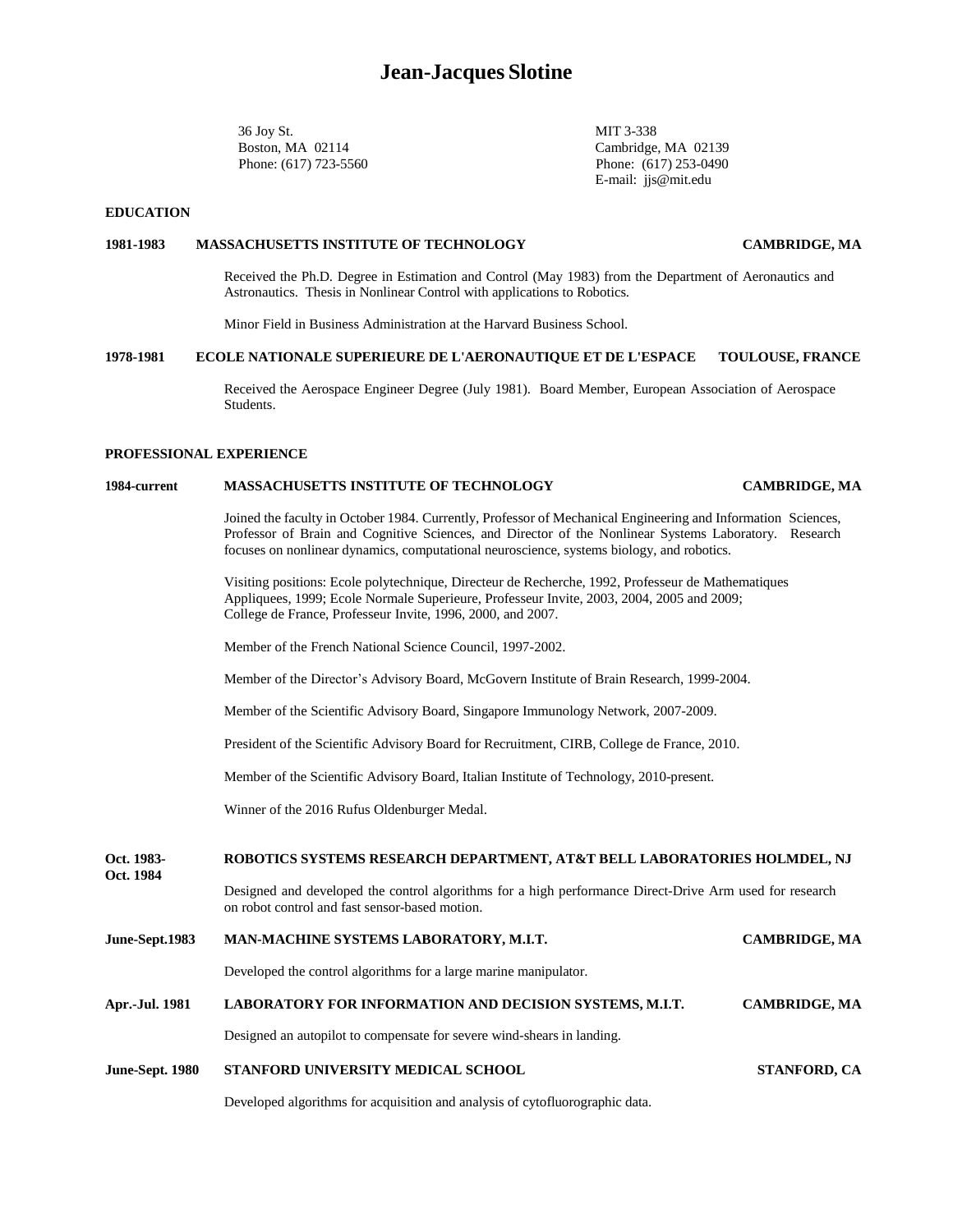#### 1. Books

- 1. Asada, H., and Slotine, J.J.E., Robot Analysis and Control, John Wiley & Sons, New York, 1986.
- 2. Slotine, J.J.E., and Li, W., Applied Nonlinear Control, Prentice-Hall, 1991.
- 2. Papers in Refereed Journals
	- 1. Slotine, J.J.E., and Sastry, S. S., "Tracking Control of Nonlinear Systems using Sliding Surfaces with Application to Robot Manipulators," Int. J. Control, 38(2), 1983.
	- 2. Slotine, J.J.E., "Sliding Controller Design for Nonlinear Systems," Int. J. Control, 40(2), 1984.
	- 3. Slotine, J.J.E., "The Robust Control of Robot Manipulators," Int. J. Robotics Res., 4(2), 1985.
	- 4. Yoerger, D. R., and Slotine, J.J.E., "Robust Trajectory Control of Underwater Vehicles," I.E.E.E. J. Oceanic Eng., 10(4), 1985.
	- 5. Slotine, J.J.E., and Spong, M. S., "Robust Feedback Control of Robot Manipulators with Bounded Input Torques," Int. J. Robotics Systems, 2(3), 1985.
	- 6. Slotine, J.J.E., and Coetsee, J. A., "Adaptive Sliding Controller Synthesis for Nonlinear Systems," Int. J. Control, 43(4), 1986.
	- 7. Yoerger, D. R., Newman, and J. B., Slotine, J.J.E., "Supervisory Control System for the Jason ROV," I.E.E.E. J. Oceanic Eng., 11(6), 1986.
	- 8. Slotine, J.J.E., and Yoerger, D. R., "A General Inverse Kinematics Algorithm for Redundant Manipulators," Int. J. Robotics and Automation, 2(2), 1987.
	- 9. Slotine, J.J.E., and Li, W., "On The Adaptive Control of Robot Manipulators," Int. J. Robotics Research, 6(3), 1987.
	- 10. Slotine, J.J.E., Hedrick, J. K., and Misawa, E., "On Sliding Observers for Nonlinear Systems," A.S.M.E. J. Dynamic Systems, Measurement, and Control, 109(3), 1987.
	- 11. Yoerger, D. R., and Slotine, J.J.E., "Task-Resolved Motion Control of Vehicle-Manipulator Systems," Int. J. Robotics and Automation, 2(3), 1987.
	- 12. Slotine, J.J.E., and Khatib, O., "Robust Control in Operational Space for Goal-Positioned Manipulator Tasks," Int. J. Robotics and Automation, 3(1), 1988.
	- 13. Slotine, J-J.E., "Putting Physics in Control," I.E.E.E. Control Systems Magazine, 8(6), 1988.
	- 14. Slotine, J.J.E., and Li, W., "Adaptive Manipulator Control: A Case Study," I.E.E.E. Trans. Automatic Control, 11(3), 1988.
	- 15. Li, W., and J.J.E. Slotine, "An Indirect Adaptive Robot Controller," Systems and Control Letters, 12(3),1989.
	- 16. Slotine, J.J.E., and Yang, H. S., "Improving the Efficiency of Time-Optimal Path-Following Algorithms," (Communication), I.E.E.E. J. Robotics and Automation, 5(1), 1989.
	- 17. Slotine, J.J.E., and Li, W., "Composite Adaptive Control of Robot Manipulators," Automatica, 25(4), 1989.
	- 18. Slotine, J.J.E., and di Benedetto, M. D., "Hamiltonian Adaptive Control of Spacecraft," (Communication), I.E.E.E. Trans. Automatic Control, 35(7), 1990.
	- 19. Yoerger, D. R., Cooke, J. G., and Slotine, J.J.E., "The Influence of Nonlinear Thruster Dynamics on Underwater Vehicle Behavior," I.E.E.E. J. of Oceanic Engineering, 15(3), 1990.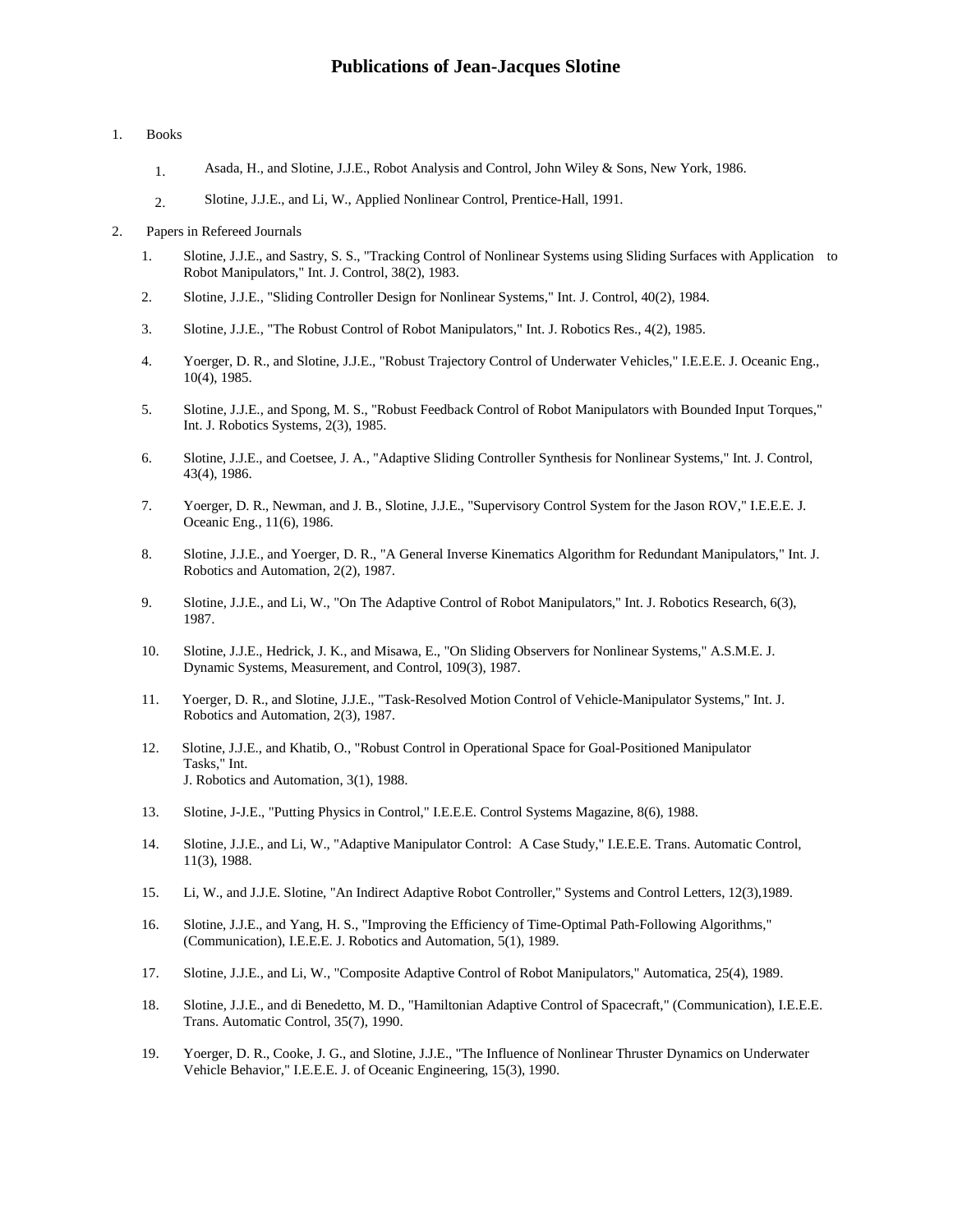- 20. Niemeyer, G., and Slotine, J.J.E., "Performance in Adaptive Manipulator Control," Int. J. Robotics Research, 10(2), 1991.
- 21. Canudas, C., and Slotine, J.J.E., "Nonlinear Observers for Robot Manipulators," (communication), Automatica, 27(5), 1991.
- 22. Niemeyer, G., and Slotine, J.J.E., "Stable Adaptive Teleoperation," I.E.E.E. J. of Oceanic Engineering, 16(1), 1991.
- 23. Sanner, R., and Slotine, J.J.E., "Gaussian Networks for Direct Adaptive Control," I.E.E.E. Tran. Neural Networks, 3(6), 1992. (Best Paper Award)
- 24. Slotine, J.J.E., and Hedrick, J. K., "Robust Input–Output Feedback Linearization," Int. J. Control, 57(5), 1993.
- 25. Yang, H. S., and Slotine, J.J.E., "Fast Algorithms for Near-Minimum-Time Robot Motion," (Communication), Int. J. Robotics Research, 13(6), 1994.
- 26. Sanner, R., and Slotine, J.J.E., "Stable Robotic Learning using 'Neural' Networks," Neural Computation, 7(4), 1995.
- 27. Cannon, M., and Slotine, J.J.E., "Space-Frequency Localized Basis Function Networks for Nonlinear Estimation and Control," Neurocomputing, 9(3), 1995. (Best Paper Award).
- 28. Lloyd, S., and Slotine, J.J.E., "Information Theoretic Tools for Stable Adaptation and Learning," Int. J. Adaptive Systems, 10, 1996.
- 29. Massaquoi, S., and Slotine, J.J.E., "The Intermediate Cerebellum May Function as a Wave Variable Processor," Neuroscience Letters, 214, 1996.
- 30. Hanneton, S., Berthoz, A., Droulez, D., and Slotine, J-J.E., "Does the Brain Use Sliding Variables for the Control of Movements," Biological Cybernetics, 77(6), 1997.
- 31. Lohmiller, W., and Slotine, J-J.E., "Contraction Analysis for Nonlinear Systems," Automatica, 34(6), 1998.
- 32. Lloyd, S., and Slotine, J-J. E., "Analog Quantum Error Correction," Physical Review Letters, 80(18), 1998.
- 33. Lohmiller, W., and Slotine, J.J.E., "Nonlinear Process Control Using Contraction Theory," AIChE Journal, 46(3), March 2000. 1999.
- 34. Lohmiller, W., and Slotine, J.J.E., "Control System Design for Mechanical Systems Using Contraction Theory," I.E.E.E. Trans. Aut. Control, 45(5), 2000.
- 35. Lloyd, S., and Slotine, J.J.E., "Feedback Control of Quantum Systems Using Ensemble Measurements," Physical Review A, July 2000.
- 36. Slotine, J.J.E., and Lohmiller, W., "Modularity, Evolution, and the Binding Problem: A View from Stability Theory," Neural Networks, 14(2), February, 2001.
- 37. Slotine, J.J.E., "La Robotique à l'heure des Neurosciences," La Recherche, 350, Fevrier 2002.
- 38. Hahnloser, R., Seung, H.S., and Slotine, J.J.E., "Permitted and Forbidden Sets in Symmmetric Threshold-Linear Networks," Neural Computation, 15, 2003.
- 39. Slotine, J.J.E., "Modular Stability Tools for Distributed Computation and Control," Int. J. Adaptive Control and Signal Proc., 17(6), 2003.
- 40. Zuo, L., and Slotine, J.J.E., "Robust Vibration Isolation via Frequency-Shaped Sliding Control and Modal Decomposition," Journal of Sound and Vibration, 2004.
- 41. Lloyd, S., Landahl, A., and Slotine, J.J.E., "Universal Quantum Interfaces," Physical Review A, 69, 2003.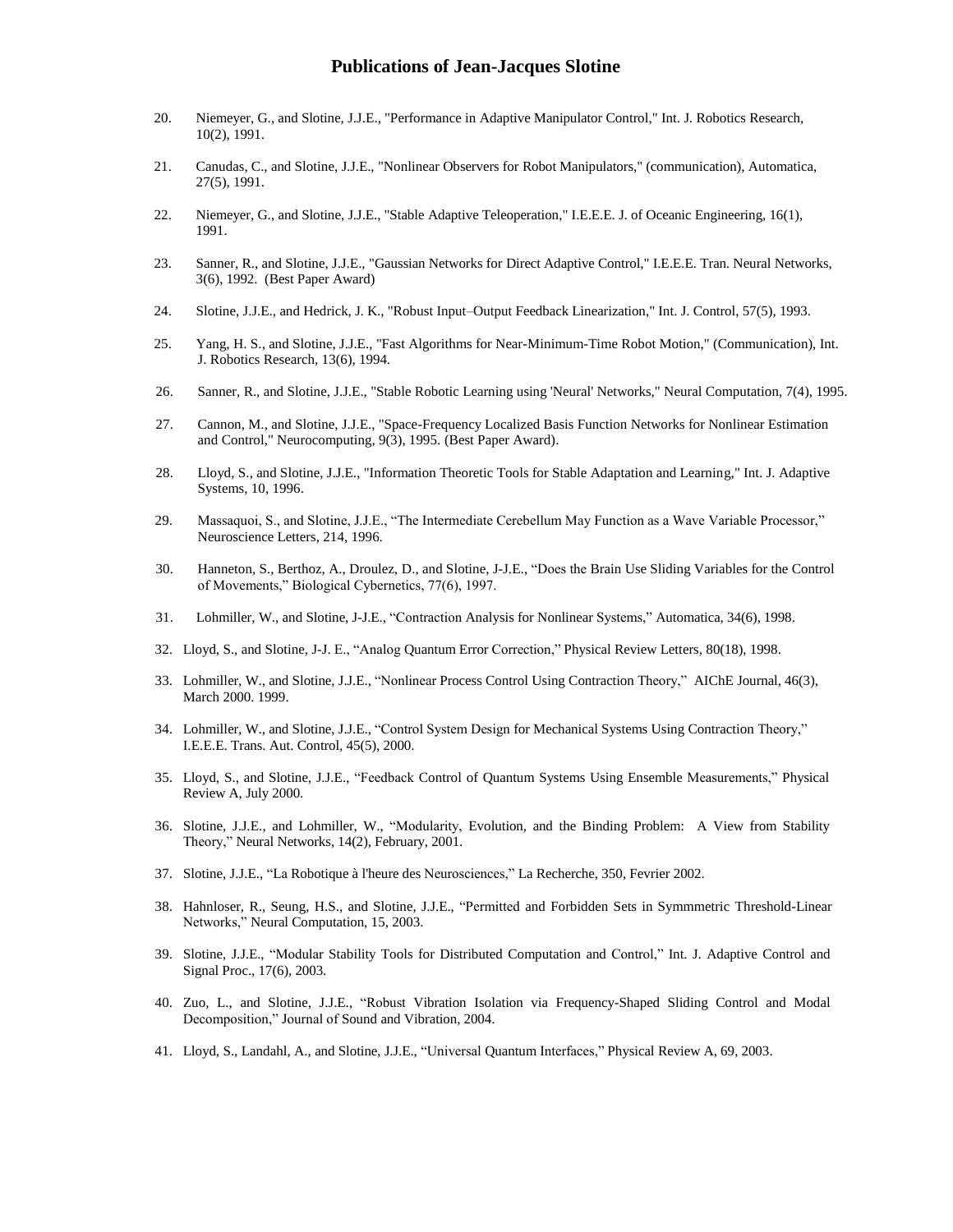- 42. Niemeyer, G., and Slotine J.J.E., "Telemanipulation with Time Delays," International Journal of Robotics Research, 23(9), 2004.
- 43. Wang, W., and Slotine, J.J.E., "On Partial Contraction Analysis for Coupled Nonlinear Oscillators," Biological Cybernetics, 92(1), 2005.
- 44. Zuo, L., Slotine, J-J.E., and Nayfeh, S., "Model Reaching Adaptive Control for Vibration Isolation," I.E.E.E. Transactions on Control Systems Technology, 13(4), 2005.
- 45. Richardson, A., Slotine, J.J.E., Bizzi, E. and Tresch, M., "Intrinsic Musculoskeletal Properties Stabilize Wiping Movements in the Spinalized Frog," Journal of Neuroscience, 25(12), 2005.
- 46. Lohmiller, W., and Slotine, J.J.E., "Contraction Analysis of Nonlinear Distributed Systems," International Journal of Control, 78(9), 2005.
- 47. Wang, W., and Slotine, J.J.E., "Fast Computation with Neural Oscillators," Neurocomputing, 63, 2005.
- 48. Zhao, Y., and Slotine, J.J.E., "Discrete Nonlinear Observers for Inertial Navigation," Systems and Control Letters, 54(6), 2005.
- 49. Cheah, C.C., Liu, C., Slotine, J-J.E., "Adaptive Tracking Control for Robots with Unknown Kinematic and Dynamic Properties," International Journal of Robotics Research, 25(3), 2006.
- 50. Wang, W. and Slotine, J-J.E., "Contraction Analysis of Time-Delayed Communications and Group Cooperation," I.E.E.E. Transactions on Automatic Control, 51(4), 2006.
- 51. Cheah, C.C., Liu, C., and Slotine, J.J.E., "Adaptive Tracking Control for Robots with Uncertainties in Kinematic, Dynamic and Actuator Models," I.E.E.E. Transactions on Automatic Control, 51(6), 2006.
- 52. Wang, W., and Slotine, J.J.E., "A Theoretical Study of Different Leader Roles in Networks," I.E.E.E. Transactions on Automatic Control, 51(7), 2006.
- 53. El Rifai, K., and Slotine, J.J.E., "Compositional Contraction Analysis of Hybrid Nonlinear Systems," I.E.E.E. Transactions on Automatic Control, 51(9), 2006.
- 54. Chung, S.J., Slotine, J.J.E., and Miller, D.W., "Nonlinear Model Reduction and Decentralized Control of Tethered Formation Flight," Journal of Guidance, Control, and Dynamics, 30(2), 2007.
- 55. Pham, Q.C., and Slotine, J.J.E., "Stable Concurrent Synchronization in Dynamic System Networks," Neural Networks, 20(1), 2007.
- 56. Tabareau, N., Berthoz D., Slotine J.J.E, and Girard, B., Geometry of the superior colliculus mapping and effecient oculomotor computation, Biological Cybernetics, 97(4), 2007.
- 57. McIntyre, A. and J.J.E. Slotine, Does the brain use wave variables to improve stability?, Brain Res. Bulletin, 71, 2007
- 58. Liu, C., Cheah, C.C., and Slotine, J.J.E., "Adaptive Task-Space Regulation of Flexible-Joint Robots with Uncertain Kinematics," Automatica, 43, 2007.
- 59. Girard, B., Tabareau, N., Pham, Q.C., Berthoz, A., and Slotine, J.J.E., "A Contracting Basal Ganglia Model for Action Selection," Neural Networks, 21(5), 2008.
- 60. Aylward, E., Parrilo,P., and Slotine, J.J.E., "Robustness Analysis of Nonlinear Systems via Contraction Metrics and SOS Programming," Automatica, 44, 2008.
- 61. Faugeras, O., Grimbert, F., and Slotine, J.J.E., "Absolute Stability and Complete Synchronization in a Class of Neural Fields Models," S.I.A.M. Journal on Applied Mathematics, 69(1), 2008.
- 62. Chung, S.J., Slotine, J.J.E., and Miller, D.W., "Propellant-Free Tethered Formation Flight: Nonlinear Underactuated Control", A.I.A.A. Journal of Guidance, Control, and Dynamics, 31(5), 2008.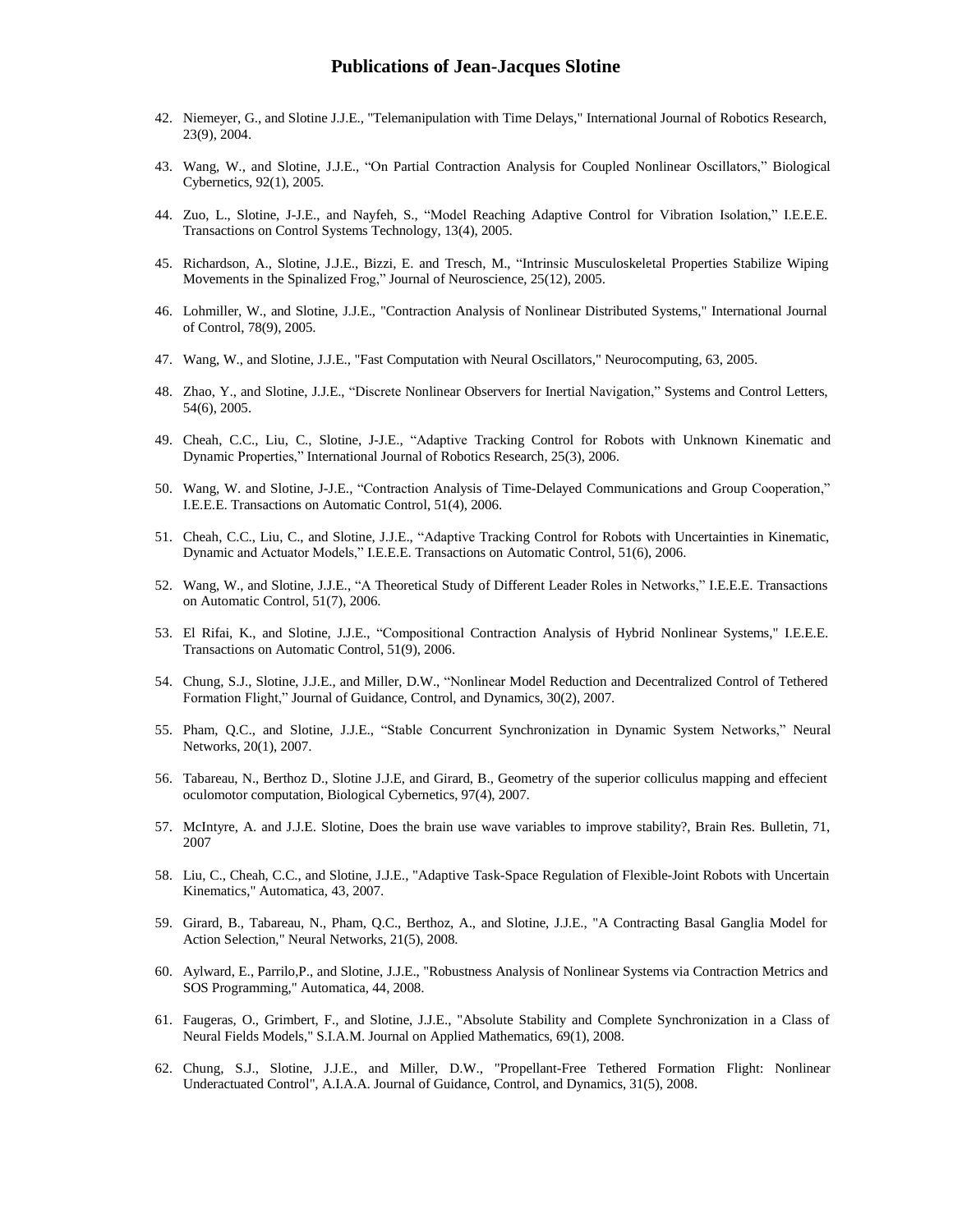- 63. Yu, G., and Slotine, J.J.E., "Visual Grouping by Oscillator Networks," I.E.E.E. Transactions on Neural Networks, 20(12), 2009.
- 64. Pham, Q.C., Tabareau, N., and Slotine, J.J.E., "A Contraction Theory Approach to Stochastic Incremental Stability," I.E.E.E. Transactions on Automatic Control, 54(4), 2009.
- 65. Cheah, C.C., Hou, S.P., and Slotine, J.J.E., "Region-based Shape Control of Robot Swarms," Automatica, 45(9), 2009.
- 66. Chung, S.J., and Slotine, J.J.E., "Cooperative Robot Control and Concurrent Synchronization of Lagrangian Systems," I.E.E.E. Transactions on Robotics, 25(3), 2009.
- 67. Schwager, M., Rus, D., and Slotine, J.J.E., "Adaptation and Consensus Learning for Decentralized Coverage Control of Networked Robots," International Journal of Robotics Research, 28(2), 2009.
- 68. Chung, S.J., Ahsun, U., and Slotine, J.J.E., "Synchronization of Formation Flying Spacecraft," A.I.A.A. Journal of Guidance, Control and Dynamics, 32(2), 2009.
- 69. Seo, K., Chung, S.J., and Slotine, J.J.E., "CPG-Based Control of a Turtle-like Underwater Vehicle," Autonomous Robots, 28(3), 2010.
- 70. Tabareau, N., Slotine, J.J.E., and Pham, Q.C., "How Synchronization Protects from Noise," PLoS Computational Biology 6(1), 2010.
- 71. Russo, G., di Bernardo, M., and Slotine, J.J.E., "A Graphical Approach to Prove Contraction of Nonlinear Circuits and Systems," I.E.E.E. Transactions on Circuits and Systems II, 57(11), 2010.
- 72. Schwager, M., Rus, D., and Slotine, J.J.E., "Unifying Geometric, Probabilistic, and Potential Field Approaches to Multi-Robot Deployment," International Journal of Robotics Research, 29(11), 2010.
- 73. Rutishauser, U., Douglas, R.J., and Slotine, J.J.E., "Collective Stability of Networks of Winner-take-all Circuits," Neural Computation, 22(12), 2010.
- 74. Cheah, C.C., Hou, S.P., Zhao, Y., and Slotine, J.J.E., "Adaptive Vision and Force Tracking Control for Robots with Constraint Uncertainty," I.E.E.E. Transactions on Mechatronics, 15(3), 2010.
- 75. Russo, G., and Slotine J.J.E., "Global Convergence of Quorum Sensing Networks," Physical Review E 82(4), 2010.
- 76. Laflamme, S., Slotine, J.J.E., and Connor, J.J., "Wavelet Network for Semi-Active Control," A.S.C.E. Journal of Mechanics, 137(7), 2011.
- 77. Russo, G., and Slotine, J.J.E., "Symmetries, Stability, and Control in Nonlinear Systems and Networks," Physical Review E 84(4), 2011.
- 78. Bouvrie, J., and Slotine, J.J.E., "Synchronization and Redundancy: Implications for Robustness of Neural Learning and Decision Making," Neural Computation, 23(10), 2011.
- 79. Liu, Y.Y., Slotine, J.J.E., and Barabasi, A.L., "Controllability of Complex Networks," Nature, 473(7346), 2011 (cover article).
- 80. Slotine, J.J.E., and Liu, Y.Y., "Complex networks: The Missing Link," Nature Physics, 8(7), 2012.
- 81. Rutishauser, U., Slotine, J.J.E., and Douglas, R.J., "Competition through Selective Inhibitory Synchrony," Neural Computation, 24(8), 2012.
- 82. Laflamme, S., Slotine, J.J.E., and Connor, J.J., "Self-Organizing Input Space for Control of Structures," Smart Materials and Structures, 11, 2012.
- 83. Landsman, A.S., and Slotine, J.J.E., "Control of Traveling-Wave Oscillations and Bifurcation Behavior in Central Pattern Generators," Physical Review E 86(4), 2012.
- 84. Liu, Y.Y., Slotine, J.J.E., and Barabasi, A.L., "Control Centrality and Hierarchical Structure in Complex Networks," PLoS One 7(10), 2012.
- 85. Del Vecchio, D., and Slotine, J.J.E., ["A Contraction Theory Approach to Singularly Perturbed Systems,"](http://mit.edu/nsl/www/preprints/ddv_jjs_TAC.pdf) I.E.E.E. Transactions on Automatic Control, 58(3), 2013.